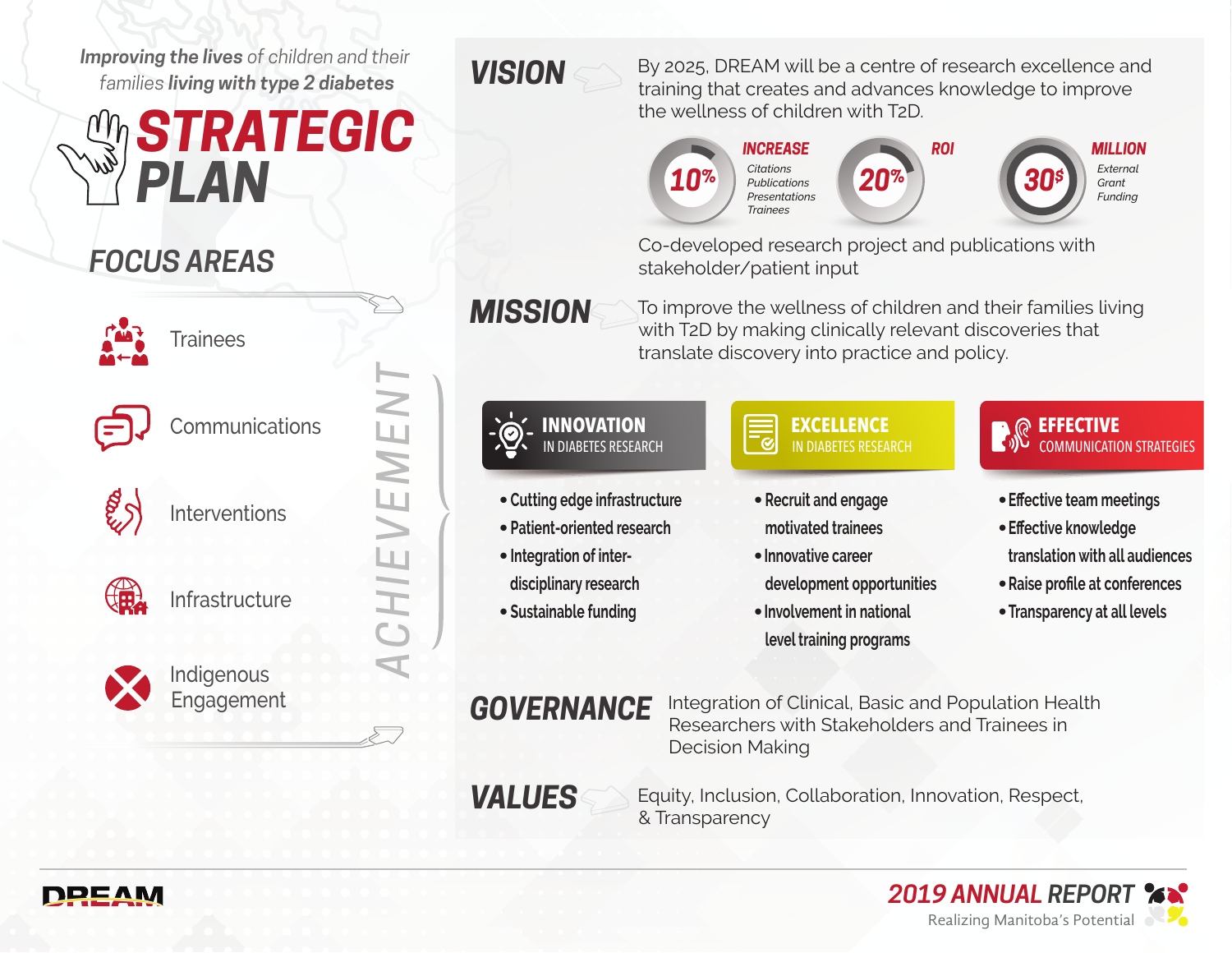





*and community leadership groups.*





**Diabetes** Action

Canada

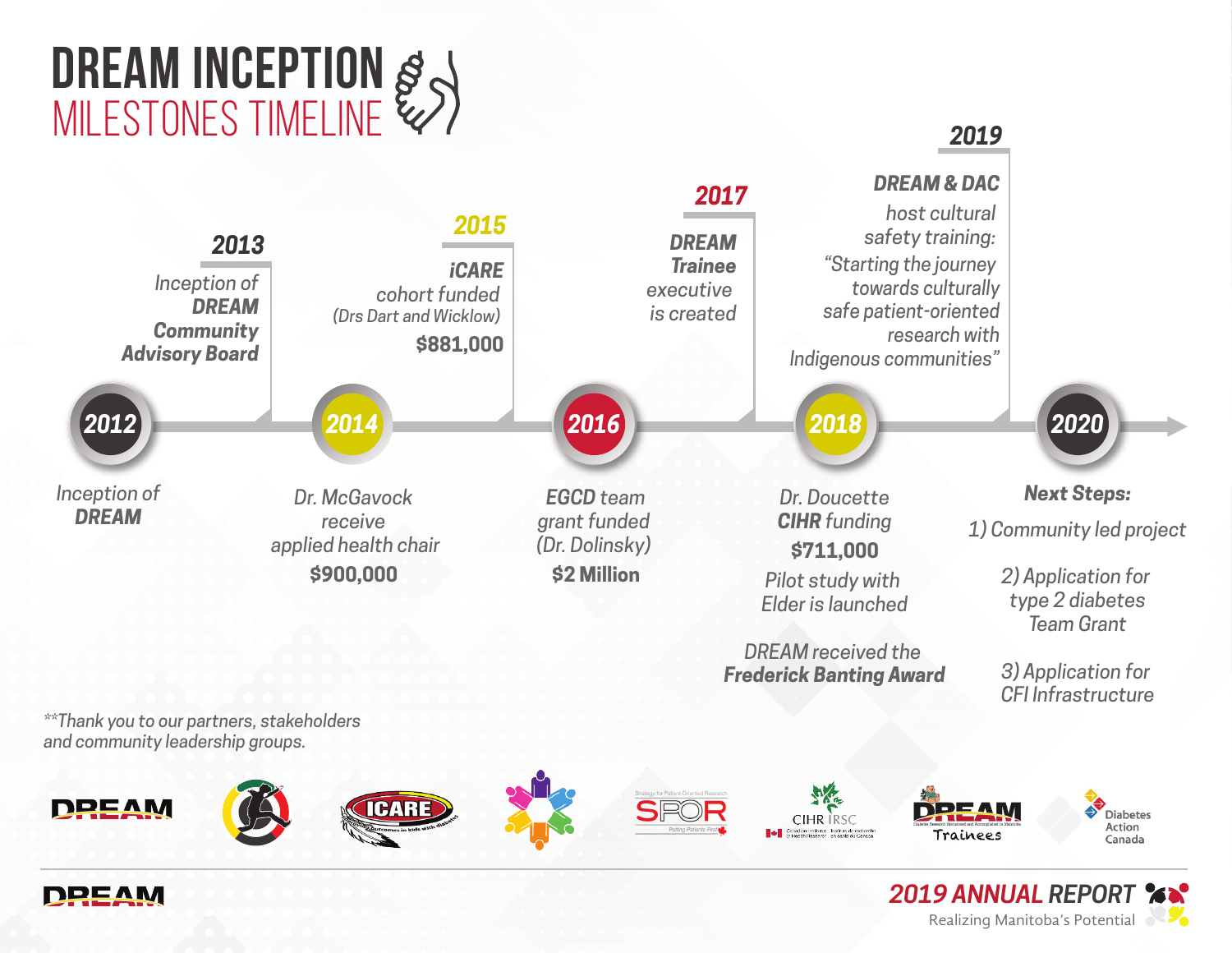*Improving the lives of children and their families living with type 2 diabetes*





# **S** New Funding  $\bullet$  Accomplishments **Publications**









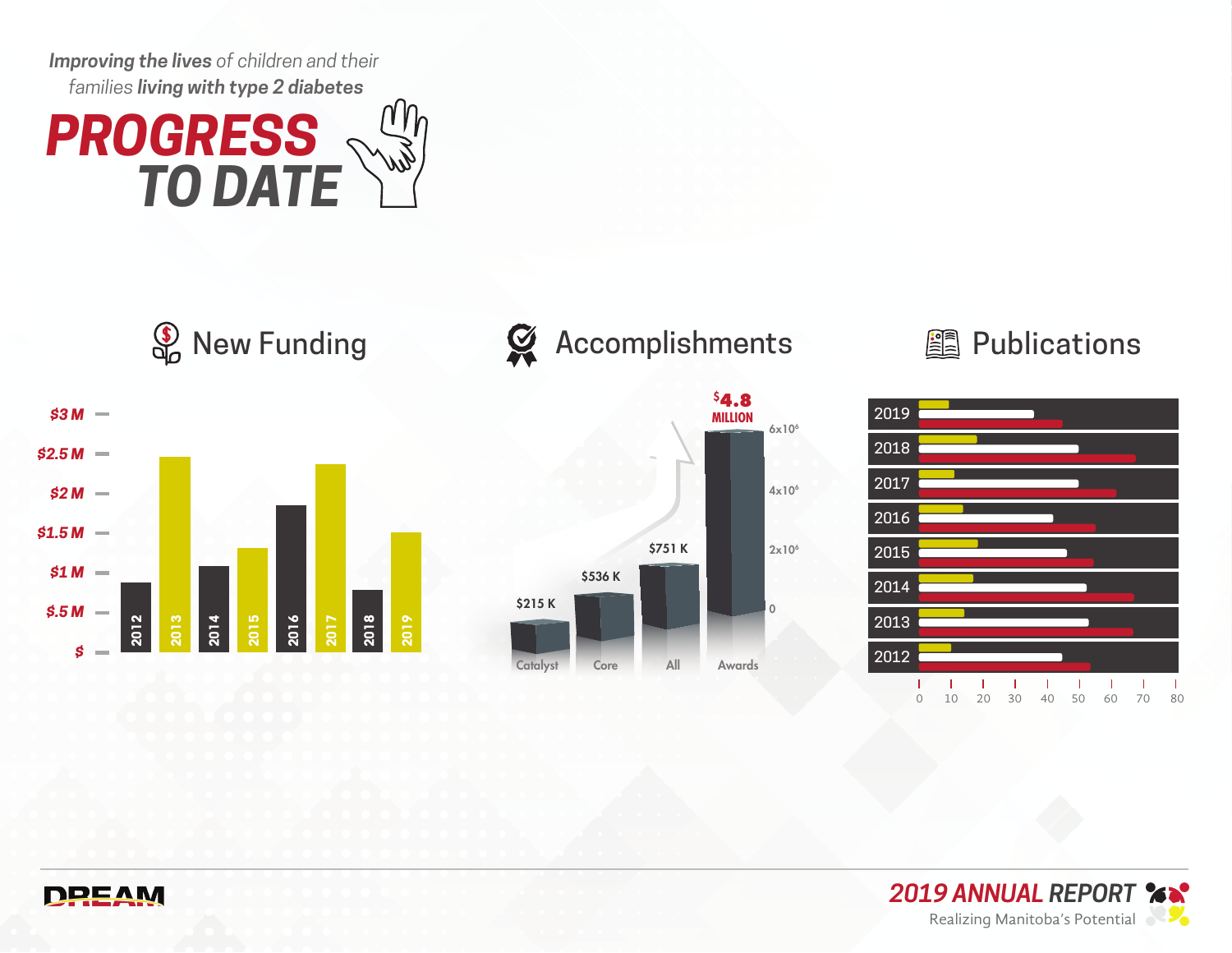

# *BUDGET BREAKDOWN 2020*



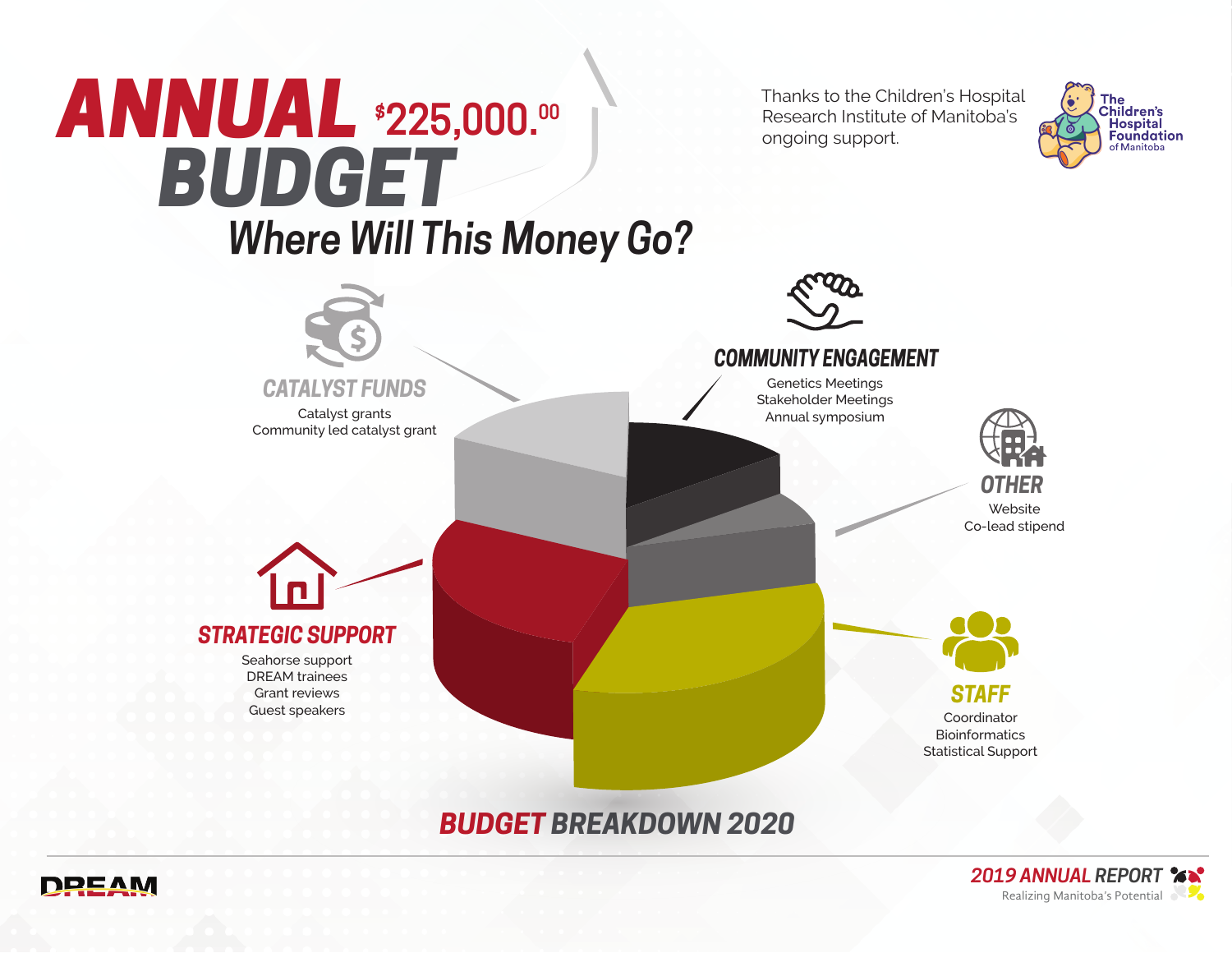

# **Research Theme Annual Report**

## **PURPOSE:**

The purpose of this report is to inform the Board of Directors of our research activity for this past year. The audience is diverse in their understanding of the scientific method, biology and medical terminology. It is critical to be concise, brief, and to use lay language. The Board uses this information to ensure that CHRIM's vision, mission and values are being fulfilled on an ongoing basis, and to report to the Foundation on productivity and responsibility to our donors.

#### **Name of Theme**

DREAM - Diabetes Research Envisioned and Accomplished in Manitoba

### **Group Leader and Members**

(Please list in alphabetical order by last name with primary departmental affiliation, if any, and indicate whether MD or PhD or both)

#### **Untitled**

Mandy Archibald, PhD, College of Nursing Meghan Azad, PhD, Department of Pediatrics and Child Health/Community Health Sciences/Human Nutritional Sciences Allison Dart, MD, MSc, Department of Pediatrics and Child Health Vernon Dolinsky, PhD, Department of Pharmacology and Therapeutics (co-lead) Christine Doucette, PhD, Department of Physiology and Pathophysiology Joseph Gordon, PhD, Department of Human Anatomy and Cell Science/ Physiology and Pathophysiology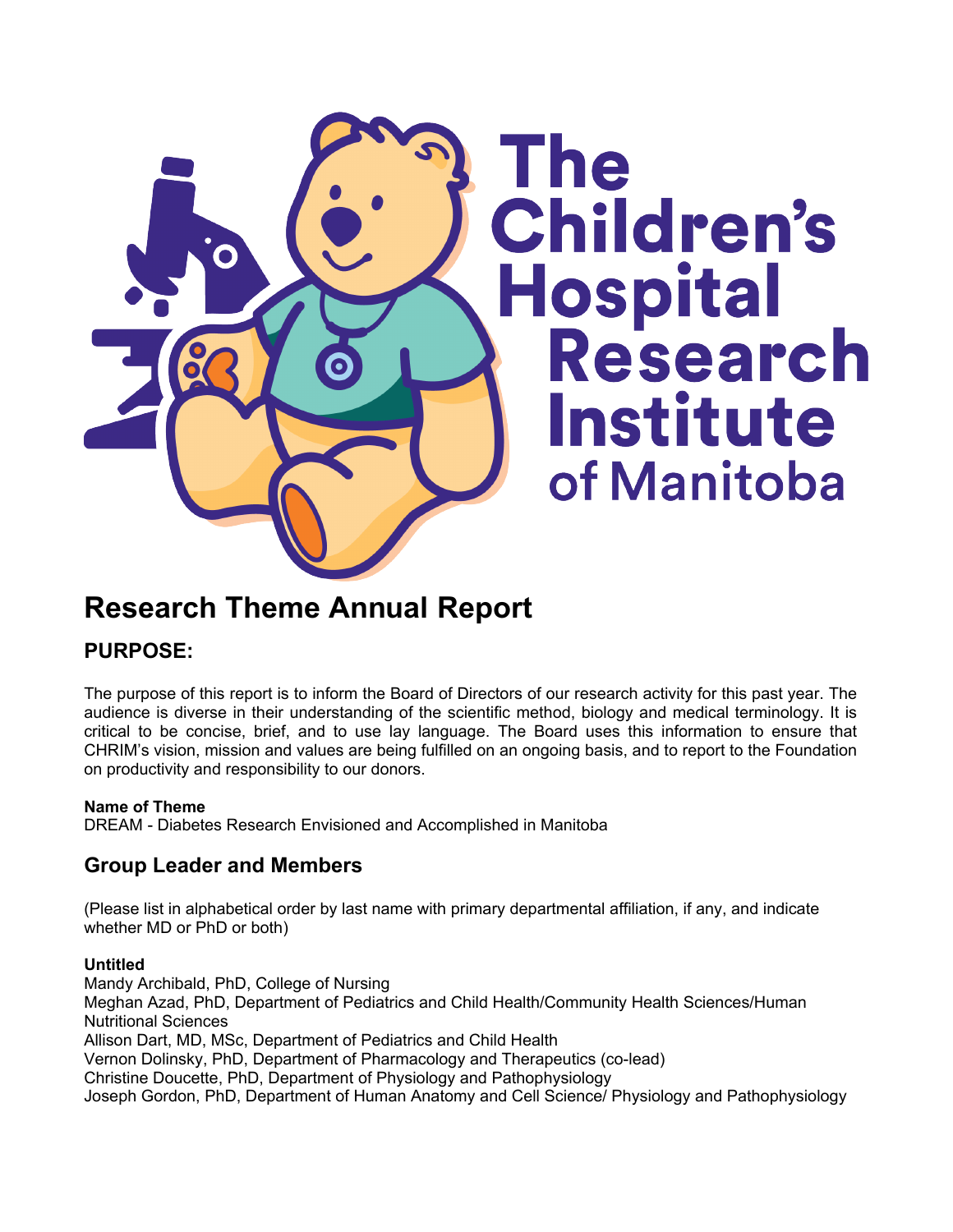Grant Hatch, PhD, Department of Pharmacology and Therapeutics Meaghan Jones, PhD, Department of Biochemistry and Medical Genetics Jonathan McGavock, PhD, Department of Pediatrics and Child Health (co-lead) Ayesha Saleem, PhD, Faculty of Kinesiology and Recreation Management Elizabeth Sellers, MD, MSc, Department of Pediatrics and Child Health Brandy Wicklow, MD, MSc, Department of Pediatrics and Child Health

### **Goals of the Program: Who We Are, What We Do and Why**

Please give a narrative summary of your group's identity and purpose. This account should be written in lay language and should identify how the theme has added value to the research efforts of the individual investigators (MAX 1 page)

#### **Untitled**

Mission: The goal of the DREAM research theme is to improve the wellness of children and their families living with type 2 diabetes by making clinically relevant discoveries (that improve their lives). Using an integrated interdisciplinary approach we will translate discoveries into practice and policy.

Vision: We hope that discoveries we make in our clinical studies of children can be used to discover new mechanisms that lead to disease. The group of scientists that we have assembled will work closely on all aspects of research to make sure that our discoveries are meaningful to parents and children affected by diabetes. By working closely as a team, we are better able to make our discoveries meaningful and advance our knowledge faster than anything we could do on our own.

Who we are: The DREAM theme consists of 20 trainees, 13 investigators and 6 Indigenous stakeholders committed to improving the lives of children and their families living with, or at risk for type 2 diabetes. Within that commitment we recognize that type 2 diabetes disproportionately affects Indigenous youth in Manitoba, and in accordance with TRC Call to Action #18 acknowledge that this inequity is the direct result of trauma associated colonial policies and practices designed to marginalize Indigenous people in Canada. Our investigator team consists of pediatric specialists in endocrinology and nephrology, basic scientists with expertise in molecular biology, genetics, muscle physiology and cardiovascular disease and epidemiologists with expertise in maternal child health and community based participatory action research. Collectively we are all committed to solving the complex issues faced by young people living with diabetes, ranging from the fundamental question "Why did I get diabetes at such a young age" to "What is the best way help children living with diabetes experience meaningful complication free lives?" We rely on translational, "team science" approaches, grounded in culturally safe practices, to address these questions.

What we do: Our team focuses on three primary pillars of research related to type 2 diabetes in youth: (1) Novel interventions to prevent and treat type 2 diabetes; (2) Biopsychosocial determinants of complications of diabetes and (3) the developmental origins of type 2 diabetes in youth. Within each of these pillars scientists design studies to unravel the complex factors that lead to type 2 diabetes and it's complications using pre-clinical, clinical and population health approaches. Scientists from a range of backgrounds work collaboratively to design impactful research that could have the greatest impact on the children and families affected by type 2 diabetes. Since our inception, we have secured over \$22M in external funding to tackle these problems, created patient and stakeholder advisory committees to ensure that our work is relevant to families we serve, hosted symposia for members of the scientific and lay community and made numerous discoveries that have shaped the way doctors and families understand type 2 diabetes in youth. We are also deeply committed to fostering the next generation of scientists and clinicians in this area. To date, our trainees have secured over \$500,000 in funding to support their education, hosted numerous educational and interprofessional events to advance their careers and created national collaborations with other trainee groups to share knowledge and expand social networks. Collectively, this work has made the DREAM theme a nationally recognized centre of excellence in the area of pediatric diabetes research.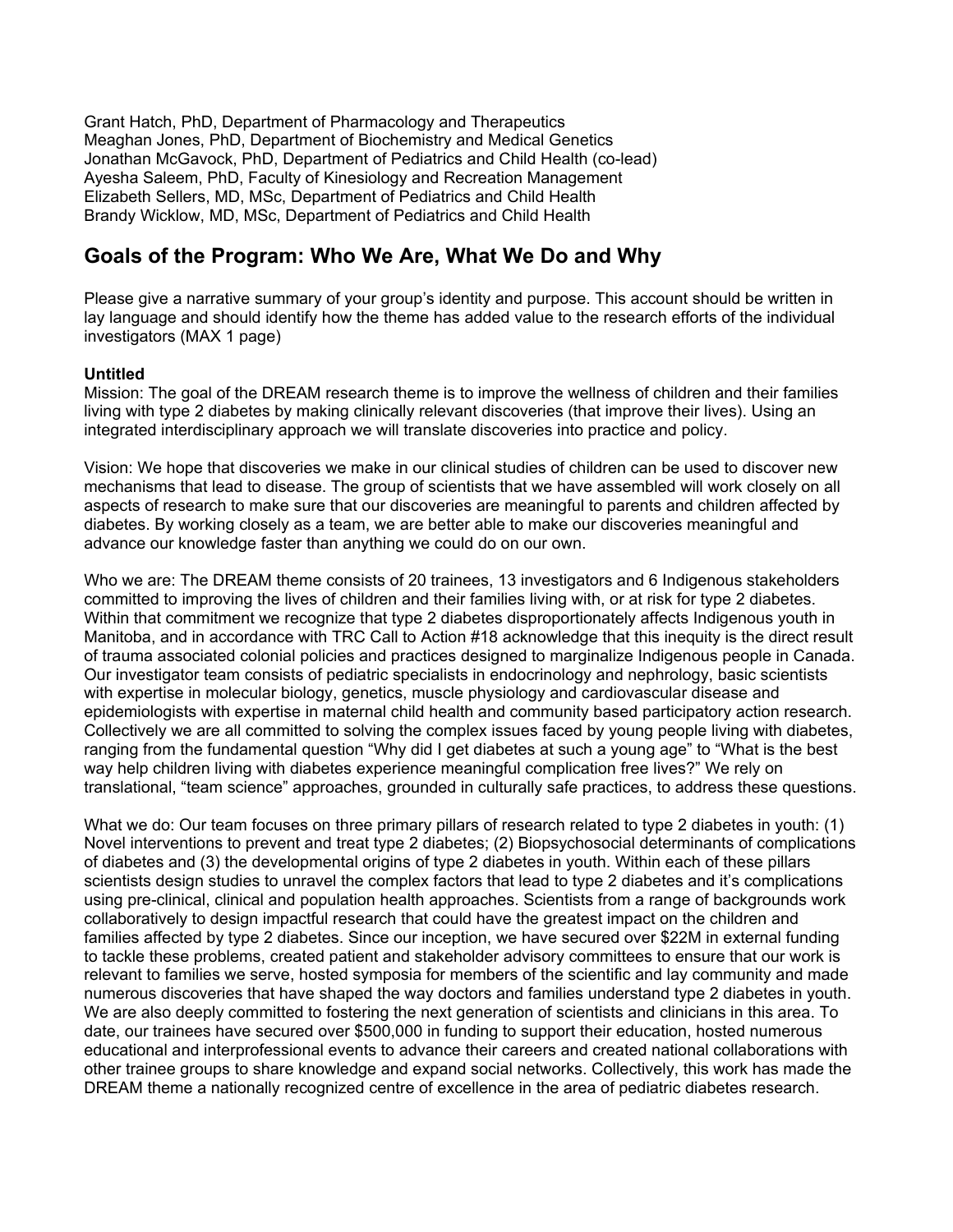Why do we do it? Type 2 diabetes is the fastest growing pediatric chronic disease in Canada. Manitoba is disproportionately affected by type 2 diabetes in youth. For every children diagnosed with type 2 diabetes in other parts of Canada, there are 15 children diagnosed with type 2 diabetes in Manitoba. Type 2 diabetes in youth is associated with a large burden of complications and reduced life expectancy. Nearly 50% of children living with type 2 diabetes will be on dialysis by the time they are 35 years old. Type 2 diabetes affects youth that suffer from profound structural disadvantage. Most are poor, live in rural/remote areas and experience significant mental health comorbidities. Type 2 diabetes in youth is a major health challenge in Manitoba and requires Manitoba-made solutions.

# **Major Accomplishments (Milestones)**

Please list up to 5 major accomplishments/milestones from the past year. (media, impact on child health, events, awards and recognitions)

#### **Untitled**

#### Cultural safety training:

This year we have dedicated time and resources to focus on cultural safety within our team and with our trainees. All researchers completed the online San'yas training course. We also hosted a cultural safety training workshop "Starting the journey towards culturally safe patient-oriented research with Indigenous communities" with support from Diabetes Action Canada. We hosted 35 scientists, patient partners and trainees from across Canada in culturally safe practices for research, taught by Elders and leading Indigenous scholars. The workshop was co-developed by an Indigenous patient advisory circle and DREAM trainees. A sub group of our trainees also piloted novel cultural safety training with Dr. Barry Lavallee and presented their experience at the annual symposium.

#### Stakeholder and patient engagement:

The 2019 DREAM annual symposium was co-developed with our Indigenous stakeholders. They helped to decide on speakers for our annual symposium which led to a variety of speakers that we may otherwise not have considered. This also contributed to having many more community members and stakeholders attend the symposium than we have in our past years. Based on advice from the iCARE participant advisory group Drs. Dart and Wicklow have been piloting having an elder in their diabetes/renal clinic during this year. So far, the feedback from the youth and their caregivers has been overwhelmingly positive with the elder being included in the opening sharing circle and group activities to start clinic.

#### DREAM trainees:

Our trainees continue to excel. As a collective they brought in \$235,800 in studentships this year, and \$38,124 in travel awards. Also, Taylor Morriseau (PhD candidate) was named Vanier Scholar and one of Canada's Most Powerful Women (Top 100 by WXN).

#### Funding:

This year DREAM investigators secured 15 grants totaling \$4.8M in new funding. Major awards came in the way of two large CIHR team grants that will support First Nations women in Northern Manitoba during their pregnancy care and support type 2 diabetes prevention among Indigenous youth within 30 communities across Canada. Another CIHR grant was awarded to explore microglia and cognitive impairments in offspring exposed to gestational diabetes. Two early career investigators Drs Jones and Saleem, received their first tri-council grant and Dr Azad secured a large grant from Canada Foundation for Innovation to support a Manitoba Interdisciplinary Lactation Center.

#### Publications:

This year out team published 45 papers, with 9 that included two or more members of DREAM.

A published paper by Drs Doucette, Hatch and Dolinsky titled "Gestational Diabetes Adversely Affects Pancreatic Islet Architecture and Function in the Male Rat Offspring" in the journal Endocrinology, was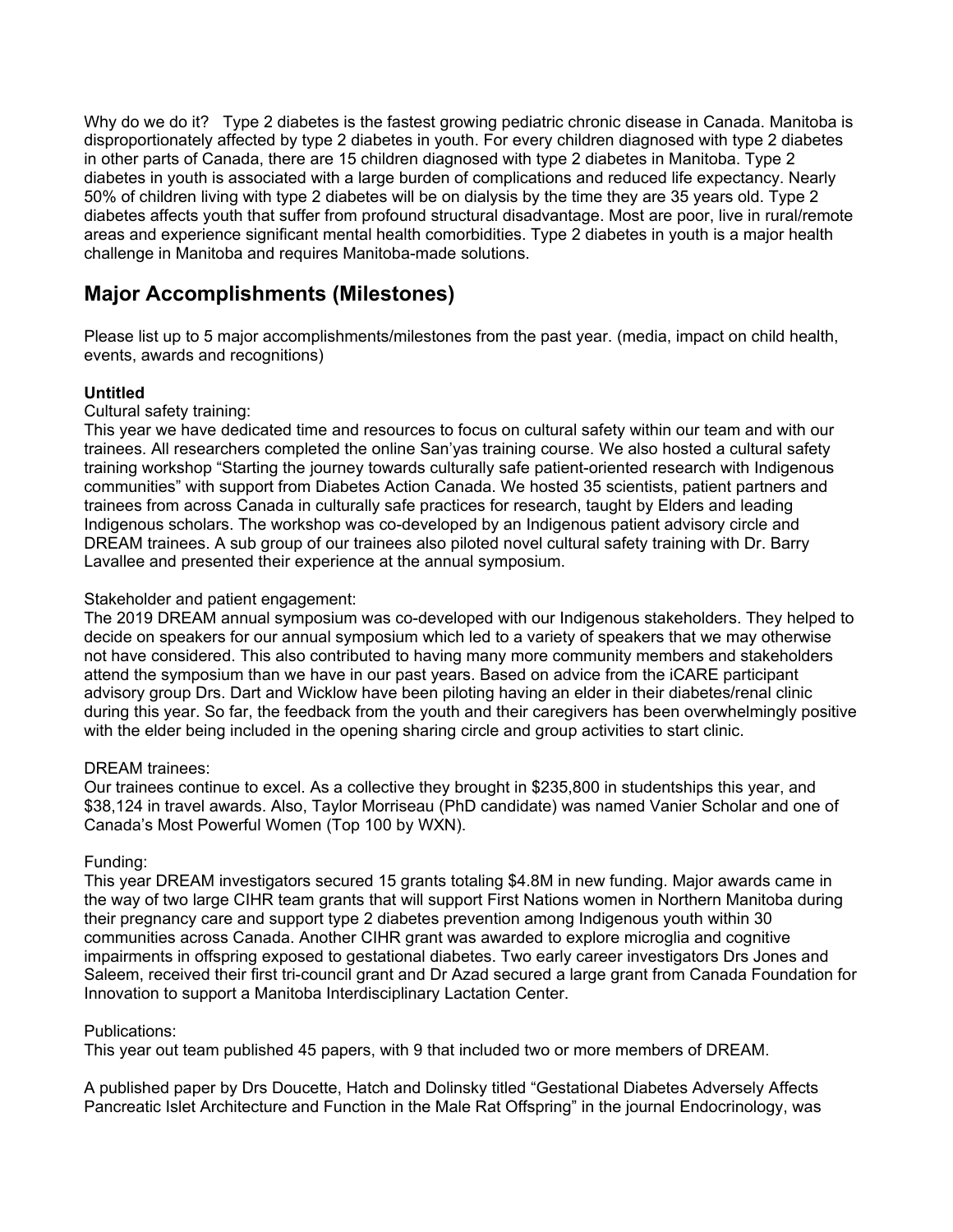highlighted by Endocrine News as a top endocrine discovery of 2019.

Drs Dart and Wiclkow published a paper describing a new pathway to explain kidney injury in youth living with type 2 diabetes that included artwork and an Indigenous framework that was developed by youth and their parents.

### **Research Funding**

#### **1. Total dollar value of your membership's research funding currently held (2015-2020)**

**Untitled** \$22,788,309

**2. Give a subtotal of ACTIVE research funding awarded (and held in Mantioba) in the past 12 months.**

#### **Untitled**

\$1,501,967

Highlight of current major funding:

Grant Hatch Canada Research Chair 2013-2020 "CRC in Molecular Cardiolipin Metabolism" \$1,400,000

Vernon Dolinsky CIHR Operating Grant 2014-2019 "Adiponectin in gestational diabetes and the developmental origins of disease" \$503,000

Jon McGavock CIHR Applied Public Health Chair 2014-2019 "Public Health Chair in Resilience and Childhood Obesity" \$1,000,000

Allison Dart / Brandy Wicklow CIHR Operating Grant 2015-2020 "An assessment of psychological factors, inflammatory biomarkers and kidney complications: the Improving renal Complications in Adolescents with type 2 diabetes through REsearch (iCARE) cohort study" \$881,609

Jon McGavock Lawson Foundation and MHRC 2015-2020 "DEVOTION: Developmental Origins of Chronic Diseases in Children Network" \$1,200,000 + \$2,500,000

Jon McGavock CIHR Team Grant 2016-2019 "Expanding the circle: Peer-based, resilience centred school programs for preventing obesity and type 2 diabetes in Indigenous Youth" \$900,000

Vernon Dolinsky CIHR team grant 2016-2021 "The developmental origins of obesity and obesity-related complications in children" \$2,000,000

Jon McGavock CIHR SPOR Chronic Diseases 2016-2021 "Network in Diabetes and its Related Complications" \$25,000,000

Allison Dart CIHR SPOR/Research Manitoba/CIHR 2016-2021 "Canadians Seeking Solutions and Innovations to Overcome Chronic Kidney Disease (CAN-SOLVE CKD)" \$125,000 + \$200,000 + \$301,293

Meghan Azad Canada Research Chairs Program 2017-2022 "Canada Research Chair in Developmental Origins of Health and Disease" \$500,000

Grant Hatch HSFC Grant-in-Aid 2017-2020 "Regulation of Cardiolipin Biosynthesis in the Heart" \$298,336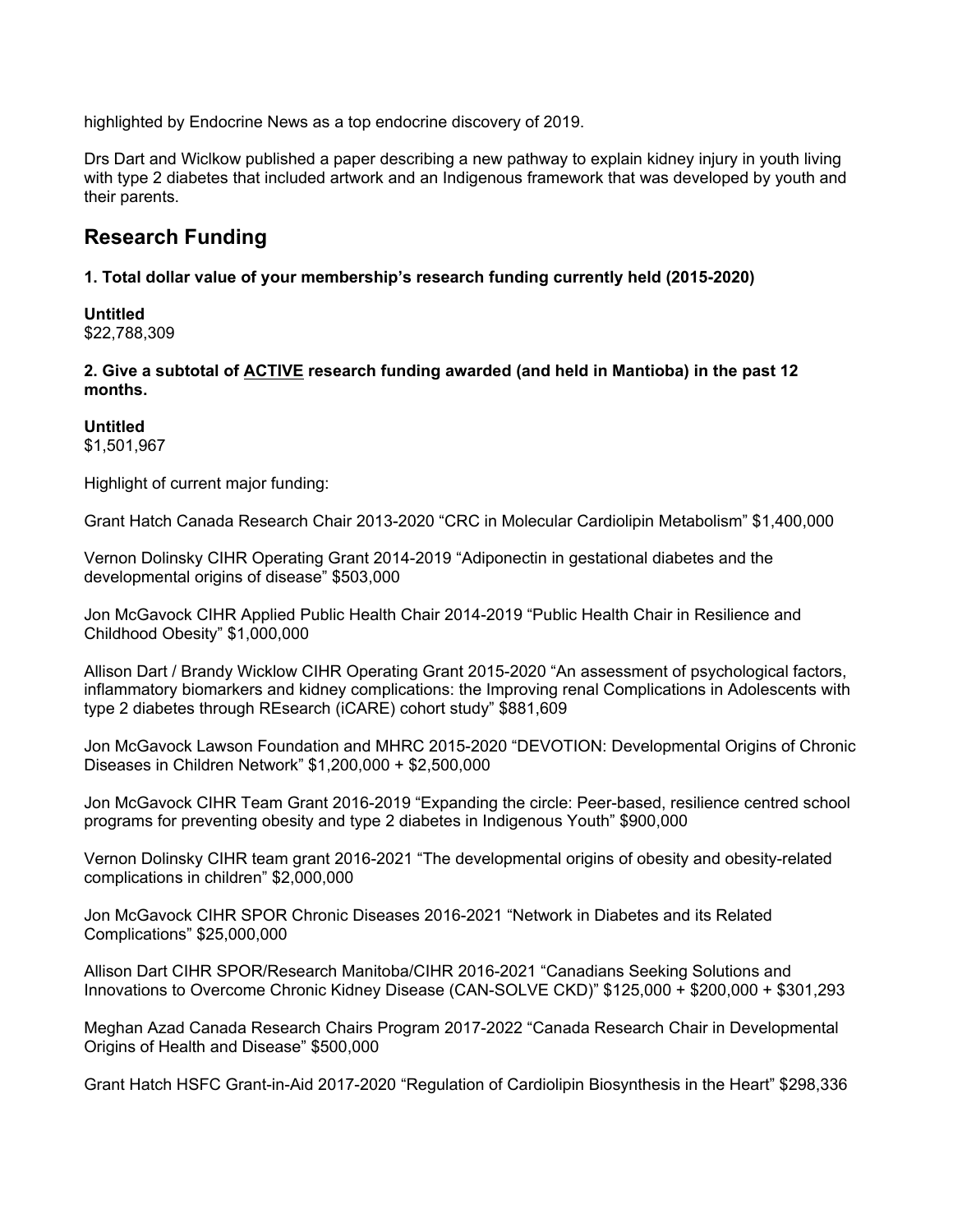Christine Doucette CIHR Project Grant 2018-2023 "Examining the mechanistic impact of the HNF1aG319S polymorphism on beta cell function and its contribution to early-onset type 2 diabetes" \$711,450

Jon McGavock CIHR Team Grant 2018-2023 "Deepening the roots of living in a good way for Indigenous Children. The Indigenous Youth Mentorship Program" \$1,500,000

Meghan Azad Canada Foundation for Innovation 2019-2024 "Manitoba Interdisciplinary Lactation Center (MILC): a provincial infant feeding database and human milk biorepository" \$700,000

Meghan Azad Bill & Melinda Gates Foundation: Grand Challenges Explorations 2019-2020 "Does Inoculation of Bangladeshi Neonates with Prelacteals Cause Harmful Microbiome Disruption, Impairing Growth and Resilience?" \$200,000 USD

Joseph Gordon NSERC Discovery Grant 2019-2024 "Modulation of cell death and differentiation by myocardin-regulated microRNAs during mammalian development" \$160,000

Grant Hatch NSERC Discovery Grant 2019-2024 "Regulation of Membrane Transport by Cardiolipin" \$160,000

Meaghan Jones and Ayesha Saleem SSHRC - NFRF 2019-2021 "Reversing frailty through transmission of epigenetic age by extracellular vesicles" \$250,000

#### **3. Identify any Catalyst Grants awarded in the past year (Title, PI, funding amount)**

#### **Untitled**

CHRIM catalyst grants

1. Development and Validation of a Patient-Reported Outcome Measure for Children with Chronic Kidney Disease (PRO-Kid) Allison Dart \$60,000

2. Gene-targeting of skeletal muscle Nix to prevent cardiometabolic complications in offspring exposed to gestational diabetes Joseph Gordon \$60,000

3. CHRIM Operating Grant - Meaghan Jones \$60,000

4. Extracellular Vesicles in Prenatal Fetal-Maternal Communication Ayesha Saleem \$60,000

DREAM catalyst grants 2019

1. Establishing epigenetic editing tools for mechanistic investigation of diabetes-related epigenetic changes Meaghan Jones \$19,998

2. Plasma adipo-myokines and EV profiles in exercise responders and non-responders Ayesha Saleem \$21,050

### **Collaborations**

Give a list of NEW collaborations in the last 12 months with other groups or organizations, and a brief description of your activity with each.

#### **Untitled**

Jon McGavock

- Deborah Lawlor University of Bristol

- Kaitlin Wade University of Bristol

- Ed Manley Urban Analytics at the School of Geography and Leeds Institute for Data Analytics (LIDA) at University of Leeds

- All collaborations for use of the ALSPAC data and mendelian randomization methodologies. Has led to the focus of my PhD student Nicole Brunton's project and opportunity to spend time in Bristol working with this team.